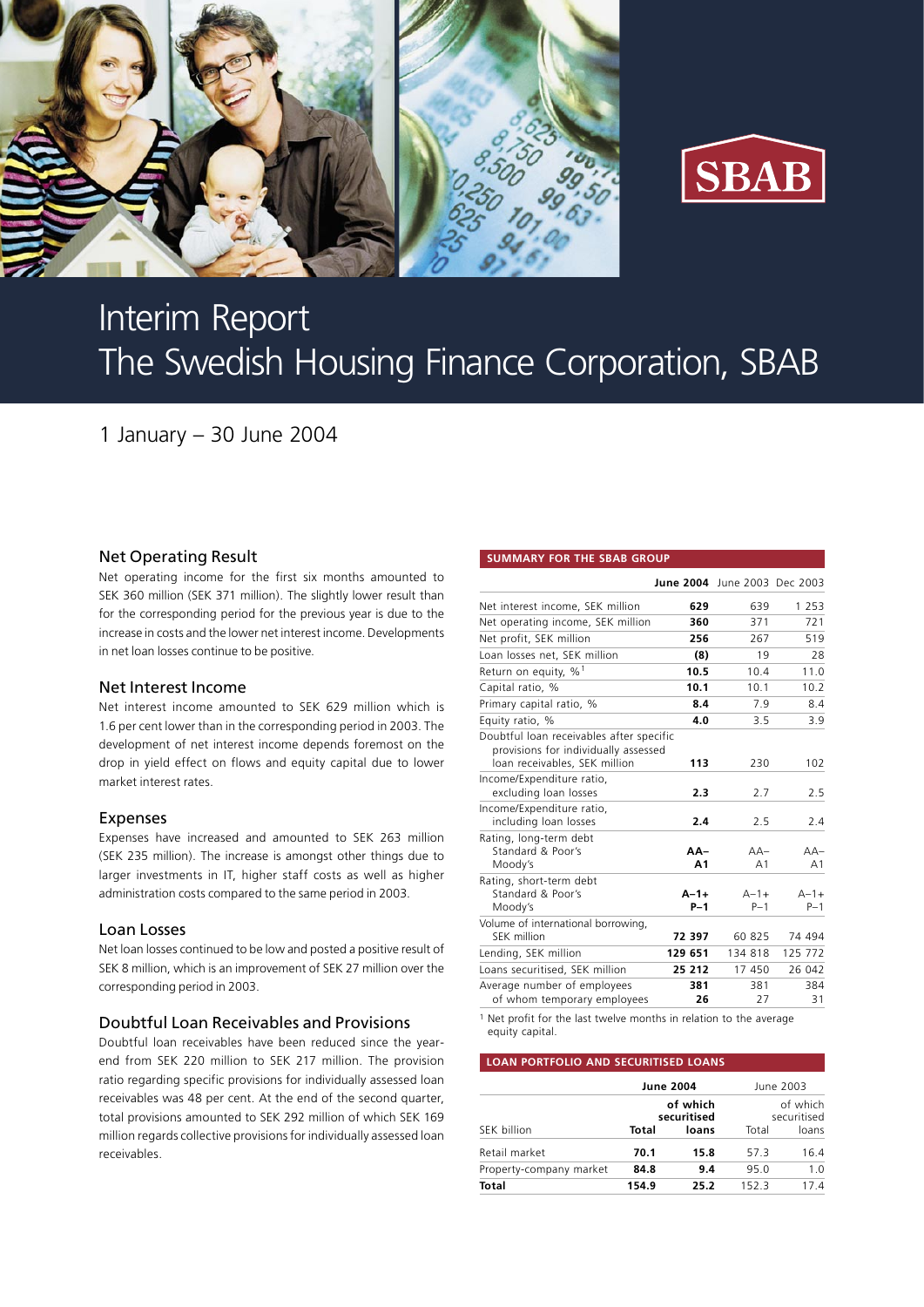#### Lending

During the first six months, SBAB has increased lending to the retail market. New lending in the retail market amounted to SEK 12 464 million (SEK 7 337 million) for the period. Lending is predominantly via the Internet and as earlier, SBAB's business partners constitute important distribution channels. The continuation of good growth in lending to the retail market has resulted in an increase in the size of the portfolio, which now amounts to SEK 54 325 million (SEK 46 179 million) excluding securitised loans.

New lending in the property-company market totalled SEK 2 472 million (SEK 1 702 million) and the total size of the property-company portfolio excluding securitisations amounts to SEK 75 326 million (SEK 79 593 million). Lending to municipal housing companies has decreased and the focus on certain specific customer groups, in combination with the discontinuation of unprofitable commitments, has resulted in a reduction in the property-company market portfolio.

SBAB's customers are choosing, on the whole, somewhat shorter loan terms than during the corresponding period in 2003.

#### Funding

Long-term funding in the first half of 2004 amounted to SEK 28 593 million (SEK 24 412 million), of which SEK 15 019 million (SEK 13 090 million) was raised in the international market and SEK 13 574 million (SEK 11 322 million) in the domestic bond market. Short-term debt, defined as short-term at the issue date, amounted to SEK 24 841 million (SEK 39 077 million).

#### Capital Adequacy

The capital ratio at the end of the second quarter was 10.1 per cent (10.2 per cent). The primary capital ratio was 8.4 per cent (8.4 per cent) and included six months profits with estimated tax and dividends deducted. SBAB's capital base amounted to SEK 6 215 million (SEK 6 015 million). The parent company's capital ratio was 10.6 per cent (10.6 per cent), the primary capital ratio 8.8 per cent (8.7 per cent) and the capital base SEK 5 965 million (SEK 5 799 million).

#### Interest Rate Risk

A parallel shift in the yield curve of plus one percentage point at 30 June 2004 would have resulted in a reduction in the net value of SBAB's interest bearing assets and liabilities, including derivative transactions, of around SEK 127.5 million.

## Accounting Principles

This interim report has been prepared in accordance with the terms of the Annual Accounts Act concerning credit institutions and securities companies (ÅRKL) and the regulations issued by the Swedish Financial Supervisory Authority (2002:22). Accounting principles have not been changed since the Annual Report for 2003.

## Prospects for the Rest of the Year

The result for 2004 is expected to be in line with the result for 2003.

| <b>INCOME STATEMENT</b>                                 |                | <b>GROUP</b> | <b>PARENT COMPANY</b>                                       |          |                             |                          |
|---------------------------------------------------------|----------------|--------------|-------------------------------------------------------------|----------|-----------------------------|--------------------------|
| SEK million                                             |                |              | Jan-June 2004 Jan-June 2003 April-June 2004 April-June 2003 |          | Jan-June 2004 Jan-June 2003 |                          |
| Interest income                                         | 2979           | 3 5 8 7      | 1457                                                        | 1 7 8 2  | 2 7 7 8                     | 2 988                    |
| Interest expenses                                       | (2350)         | (2948)       | (1151)                                                      | (1461)   | (2 190)                     | (2942)                   |
| Net interest income                                     | 629            | 639          | 306                                                         | 321      | 588                         | 46                       |
| Dividends received                                      |                | 0            | $\overline{a}$                                              | 0        |                             | 0                        |
| Commission income                                       | 31             | 23           | 18                                                          | 11       | 49                          |                          |
| Commission expenses                                     | (45)           | (38)         | (23)                                                        | (20)     | (22)                        | (9)                      |
| Other operating income                                  | 0              |              | 0                                                           | $\Omega$ | 0                           | 118                      |
| <b>Total operating income</b>                           | 615            | 625          | 301                                                         | 312      | 615                         | 155                      |
| General administration expenses                         | (224)          | (200)        | (112)                                                       | (100)    | (227)                       | (126)                    |
| Depriciation of tangible and intangible<br>fixed assets | (8)            | (6)          | (5)                                                         | (3)      | (6)                         | (6)                      |
| Other operating expenses                                | (31)           | (29)         | (17)                                                        | (19)     | (31)                        | (2)                      |
| <b>Total operating expenses</b>                         | (263)          | (235)        | (134)                                                       | (122)    | (264)                       | (134)                    |
| Operating income before loan losses                     | 352            | 390          | 167                                                         | 190      | 351                         | 21                       |
| Loan losses, net (Note 1)                               | 8              | (19)         | 0                                                           | (11)     | 8                           |                          |
| Net operating income                                    | 360            | 371          | 167                                                         | 179      | 359                         | 21                       |
| Allocations                                             | $\overline{a}$ | ä,           | $\blacksquare$                                              | ÷.       | (52)                        | 1                        |
| Minority share in the period's result                   | (0)            | (0)          | (0)                                                         | (0)      | $\blacksquare$              | $\overline{\phantom{a}}$ |
| Deferred taxes                                          | (15)           | (18)         | (7)                                                         | (9)      |                             |                          |
| Tax on profit for the period                            | (89)           | (86)         | (42)                                                        | (40)     | (89)                        | (6)                      |
| Net profit for the period                               | 256            | 267          | 118                                                         | 130      | 218                         | 16                       |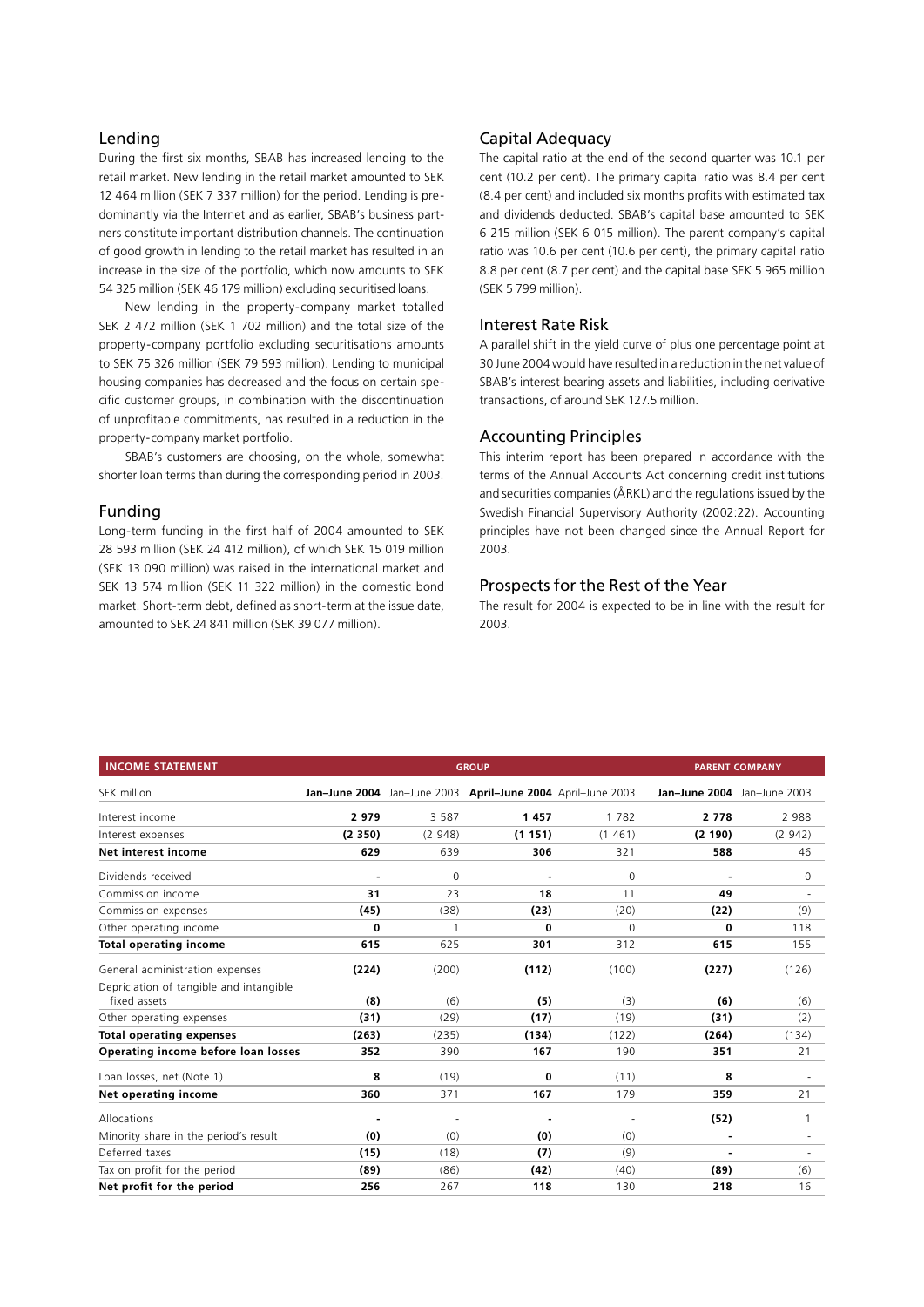| <b>BALANCE SHEET</b>                                                                |                | <b>GROUP</b> |             | <b>PARENT COMPANY</b> |             |
|-------------------------------------------------------------------------------------|----------------|--------------|-------------|-----------------------|-------------|
| SEK million                                                                         | 30 June 2004   | 30 June 2003 | 31 Dec 2003 | 30 June 2004          | 31 Dec 2003 |
| <b>ASSETS</b>                                                                       |                |              |             |                       |             |
| Cash in hand and balance at central banks                                           | 0              | $\mathbf 0$  | $\mathbf 0$ | 0                     | 0           |
| Eligible Treasury Bills, etc.                                                       | 50             | 668          | 709         | 50                    | 709         |
| Lending to credit institutions                                                      | 1 3 7 7        | 607          | 3777        | 10 921                | 11 963      |
| Lending to the public (Note 2)                                                      | 129 651        | 134 818      | 125 772     | 120 034               | 117 540     |
| Shares and participations                                                           | 0              | 1            | 1           | 0                     | 1           |
| Shares and participations in group companies                                        | $\overline{a}$ | ä,           | L.          | 255                   | 204         |
| Intangible fixed assets                                                             | 33             | 18           | 31          | 10                    | 9           |
| Tangible assets                                                                     | 21             | 25           | 22          | 21                    | 22          |
| Other assets                                                                        | 1 4 4 3        | 2 6 1 3      | 931         | 1 4 4 0               | 929         |
| Pre-paid costs and accrued income                                                   | 607            | 698          | 611         | 619                   | 620         |
| TOTAL ASSETS                                                                        | 133 182        | 139 448      | 131 854     | 133 350               | 131 997     |
| LIABILITIES AND EQUITY CAPITAL<br><b>LIABILITIES</b><br>Debt to credit institutions | 2079           | 7 7 1 4      | 4 5 6 2     | 2 0 4 8               | 4 5 5 0     |
| Funding from general public                                                         | 1 000          |              |             | 1 000                 |             |
| Bonds issued, etc.                                                                  | 121 091        | 122 648      | 118 018     | 121 591               | 118 418     |
| Other liabilities                                                                   | 107            | 133          | 170         | 107                   | 171         |
| Accrued costs and pre-paid income                                                   | 1876           | 2 3 9 3      | 2 2 5 2     | 1847                  | 2 2 2 8     |
| Provision for deferred tax                                                          | 261            | 230          | 246         | $\overline{a}$        |             |
| Subordinated debt                                                                   | 1 4 8 2        | 1 482        | 1 482       | 1482                  | 1 4 8 2     |
| <b>Total liabilities</b>                                                            | 127 896        | 134 600      | 126 730     | 128 075               | 126 849     |
|                                                                                     |                |              |             |                       |             |
| <b>Untaxed reserves</b>                                                             | 247            | 174          | 198         | 909                   | 857         |
| Minority share holding                                                              |                |              |             |                       |             |
| EQUITY CAPITAL                                                                      |                |              |             |                       |             |
| Restricted equity capital                                                           | 1958           | 1958         | 1958        | 1958                  | 1958        |
| Share capital<br>Restricted reserves/Legal reserve                                  | 1 0 6 3        | 983          | 1 0 2 6     | 392                   | 392         |
|                                                                                     |                |              |             |                       |             |
| Unrestricted equity capital                                                         |                |              |             |                       |             |
| Unrestricted reserves/Profit brought forward                                        | 1762           | 1466         | 1 4 2 3     | 1798                  | 1 5 1 1     |
| Net profit for the period                                                           | 256            | 267          | 519         | 218                   | 430         |
| <b>Total equity capital</b>                                                         | 5 0 3 9        | 4674         | 4926        | 4 3 6 6               | 4 2 9 1     |
| TOTAL LIABILITIES AND EQUITY CAPITAL                                                | 133 182        | 139 448      | 131 854     | 133 350               | 131 997     |

| <b>CHANGES IN EQUITY CAPITAL</b>              |               | <b>GROUP</b>  | <b>PARENT COMPANY</b> |               |               |  |
|-----------------------------------------------|---------------|---------------|-----------------------|---------------|---------------|--|
| SEK million                                   | Jan-June 2004 | Jan-June 2003 | Jan-Dec 2003          | Jan-June 2004 | Jan-June 2003 |  |
| Equity capital at the beginning of the period | 4926          | 4 5 4 4       | 4 5 4 4               | 4 2 9 1       | 2 5 0 5       |  |
| <b>Dividends</b>                              | (143)         | (137)         | (137)                 | (143)         | (137)         |  |
| Net profit for the period                     | 256           | 267           | 519                   | 218           | 16            |  |
| Equity capital at the end of the period       | 5039          | 4 674         | 4 9 2 6               | 4366          | 2 3 8 4       |  |

|               | <b>GROUP</b>  | <b>PARENT COMPANY</b> |               |               |  |  |
|---------------|---------------|-----------------------|---------------|---------------|--|--|
| Jan-June 2004 | Jan-June 2003 | Jan-Dec 2003          | Jan-June 2004 | Jan-June 2003 |  |  |
| 651           | 581           | 581                   | 651           | 571           |  |  |
| 830           | 163           | 196                   | 927           | 196           |  |  |
| (10)          | (25)          | (38)                  | (58)          | (40)          |  |  |
| (94)          | (112)         | (88)                  | (143)         | (137)         |  |  |
| 726           | 26            | 70                    | 726           | 19            |  |  |
| 1377          | 607           | 651                   | 1 3 7 7       | 590           |  |  |
|               |               |                       |               |               |  |  |

Liquid funds are defined as cash in hand, balances at banks and assets payable on demand.